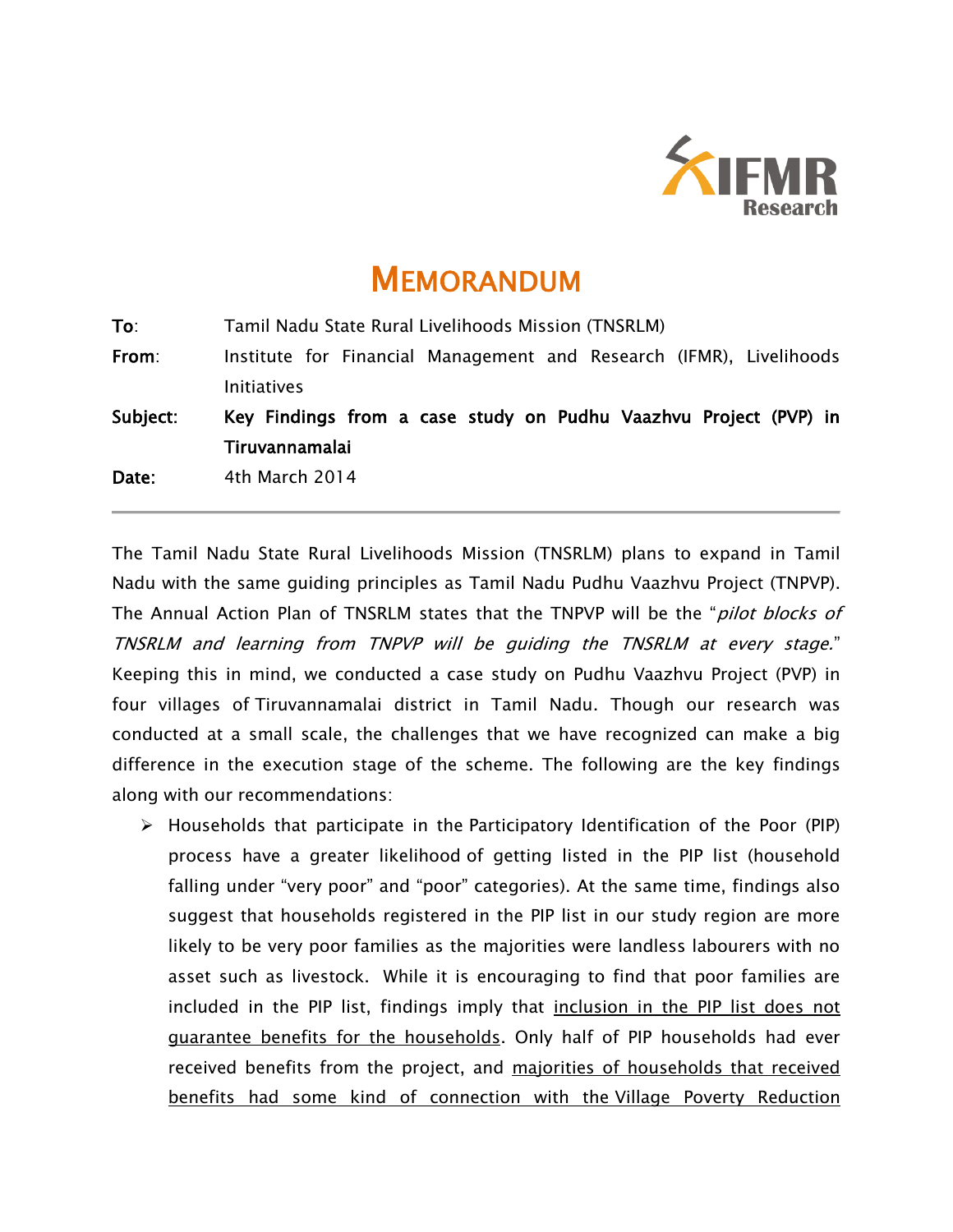Committees (VPRC) members, raising a serious concern that this might exclude women of the most disadvantaged households, particularly those women that face domestic violence and restriction in mobility.

- $\triangleright$  Only a few beneficiaries (20%) opted for skill development training. We learnt that youths interested in skill development trainings approach VPRC members, and using their connection, they get selected for training. It is likely that youths of households that do not come under disadvantaged and vulnerable households are also contacting VPRC members for skill development training. As our research does not provide enough scientific evidence to verify this, further rigorous study is vital to understand how youths from vulnerable households are actually targeted for PVP's skill development intervention.
- $\triangleright$  We found that loans were primarily given to those women that have a connection with the VPRC members. Additionally, more than half of the VPRC members had also received loans from the project. However, the community is facing a severe problem of beneficiaries defaulting on loans. This was cited as the main reason for VPRC not being sustainable resulting in low funds for the VPRC.
- $\triangleright$  Findings clearly suggest that connection with VPRC members is the key to become the beneficiary of the programme, however, in a VPRC committee, we found that not all members are aware of the functions of the programme. The VPRC members were facing problems of reaching the decisions for implementing the intervention. Almost all members suggested that they are active participants, and decisions are based on extensive group discussions, yet, the majorities (84%) reported that the VPRC Head and her followers dominate discussions, implying influential VPRC Head or members close to the Head influencing the decision in their favour. This raises a concern that the voices of those who are less vocal (perhaps those representing the most disadvantaged households) are not heard.